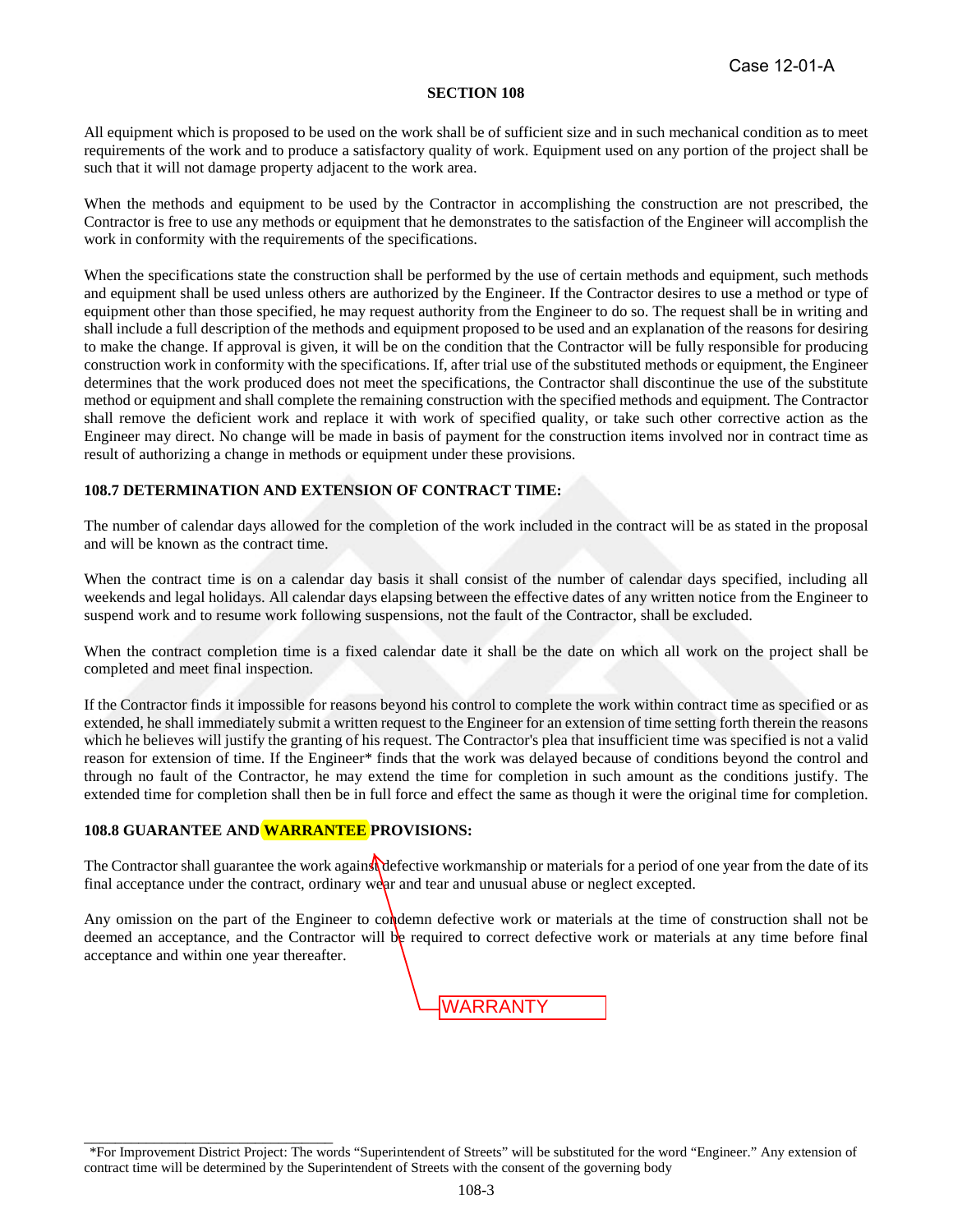## Add space

## **SECTION 108**

Should any defects develop within one year from the date of final acceptance due to faults in workmanship or materials the Contractor shall, within 14 calendar days of receipt of written notice from the Contracting Agencybegin making the necessary repairs to the satisfaction of the Engineer. Such work shall include the repair or replacement of other work or materials damaged or affected by making the above repairs or corrective work, all at no additional cost to the Contracting Agency.

If defects develop which are determined by the Engineer to be an emergency, the Engineer shall notify the Contractor, via the most expeditious means, regarding the nature and condition of the defects. In turn, the Contractor shall immediately dispatch necessary forces to correct the defect or the emergency condition. If the Contractor, in his initial action, resolves the emergency condition but not the defect, a letter as discussed above will follow and normal procedures for corrections will be employed. If immediate or appropriate action, satisfactory to the Engineer, is not taken by the Contractor, or if the Contractor cannot be contacted, the Engineer will deploy necessary forces to correct and/or secure the deficiency. Costs of the Engineer's action shall be paid by the Contractor and/or his bonding agency. Should it later be determined that the defects requiring such emergency action are not the responsibility of the Contractor, the Contractor will be paid for all costs incurred as a result of these demands in accordance with Subsection 109.5. Such action by the Engineer will not relieve the Contractor of the guarantees required by this Section or elsewhere in the Contract Documents.

In case of work, materials, or equipment for which written warranties are required by the special provisions, the Contractor shall provide or secure from the appropriate Subcontractor or supplier such warranties addressed to and in favor of the Contracting Agency and deliver same to the Engineer prior to final acceptance of the work. Delivery of such warranties shall not relieve the Contractor from any obligation assumed under any other provisions of the contract.

The warrantees and guarantees provided in this subsection of the contract documents shall be in addition to and not in limitation of any other warrantees, guarantees or remedies required by law.

**108.9 FAILURE TO COMPLETE ON TIME:**

warranties

For each and every calendar day that work shall remain in completed after the time specified for the completion of the work in the proposal, or as adjusted by the Engineer, the sum per calendar day shown in Table [108-1,](#page-1-0) unless otherwise specified in the proposal form, may be deducted from monies due to or to become due to the Contractor, not as a forfeit or penalty but as liquidated damages. This sum is fixed and agreed upon between the parties because the actual loss to the Contracting Agency and to the public caused by delay in completion will be impractical and extremely difficult to ascertain and determine.

Permitting the Contractor to continue and finish the work or any part of it after the time fixed for its completion, or after the date to which the time fixed for its completion may have been extended, will in no way operate as a waiver on the part of the Contracting Agency of any of its rights under the contract.

<span id="page-1-0"></span>

| <b>TABLE 108-1</b><br><b>LIQUIDATED DAMAGES</b> |              |               |  |
|-------------------------------------------------|--------------|---------------|--|
|                                                 |              |               |  |
| From                                            | To and       | Calendar Day  |  |
| More Than                                       | Including    | or Fixed Date |  |
| $\theta$<br>Ф                                   | \$<br>25,000 | \$<br>210     |  |
| 25,000                                          | 50,000       | 250           |  |
| 50,000                                          | 100,000      | 280           |  |
| 100,000                                         | 500,000      | 430           |  |
| 500,000                                         | 1,000,000    | 570           |  |
| 1,000,000                                       | 2,000,000    | 710           |  |
| 2,000,000                                       | 5,000,000    | 1,070         |  |
| 5,000,000                                       | 10,000,000   | 1,420         |  |
| 10,000,000                                      |              | 1,780         |  |

<sup>\*</sup>For Improvement District Project: The words "Superintendent of Streets" will be substituted for the word "Engineer." Any extension of contract time will be determined by the Superintendent of Streets with the consent of the governing body \_\_\_\_\_\_\_\_\_\_\_\_\_\_\_\_\_\_\_\_\_\_\_\_\_\_\_\_\_\_\_\_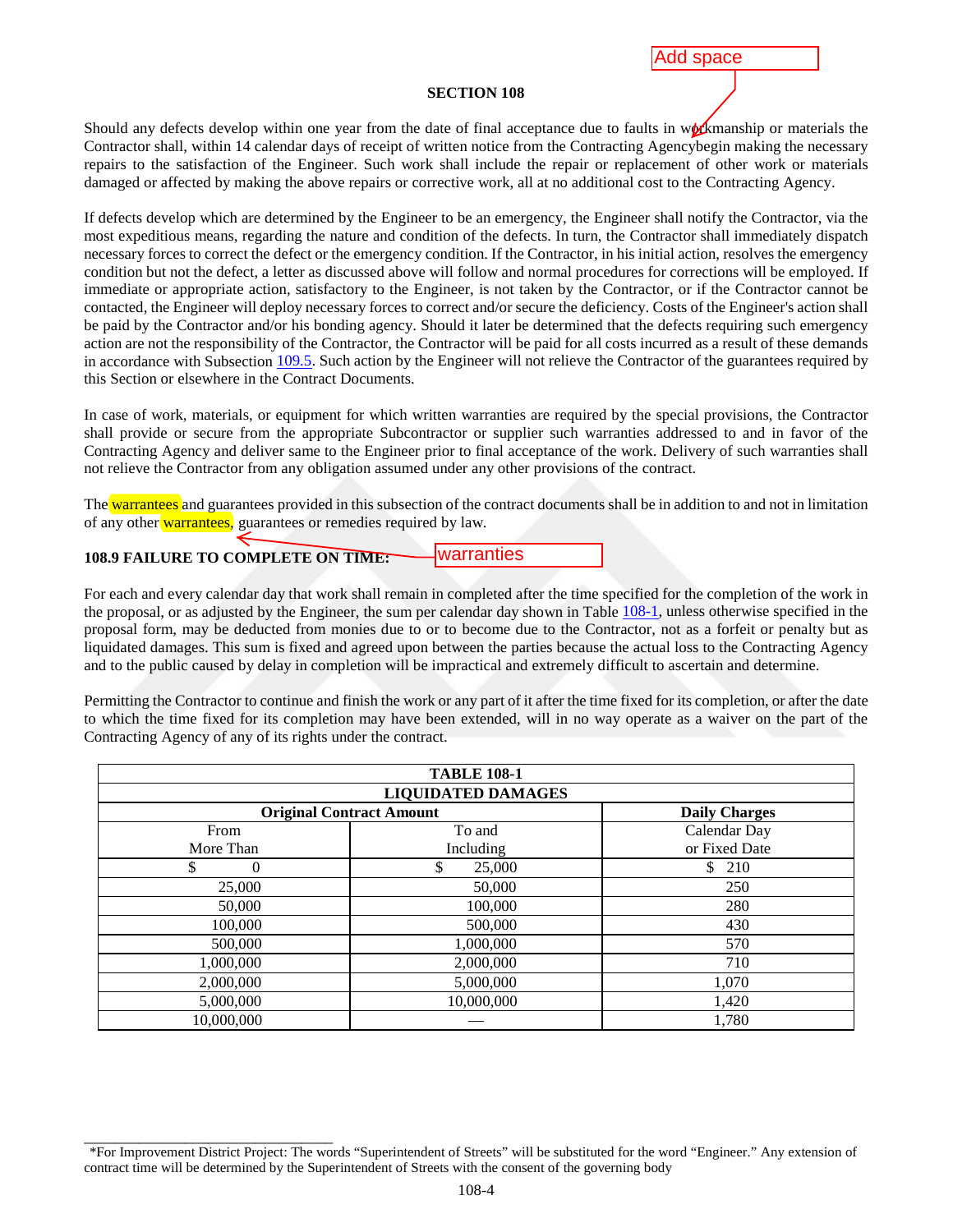## **war·ran·tee**

[wawr-uh n-tee, wor-] noun a person to whom a warranty is made.

# **war·ran·ty**

[n. wawr-uh n-tee, wor-; v. wawr-uh n-tee, wor-] noun, plural -ties, verb, -tied, -ty·ing. noun

1. an act or an instance of warranting; assurance; authorization; warrant.

2. Law .

a. a stipulation, explicit or implied, in assurance of some particular in connection with a contract, as of sale: an express warranty of the quality of goods.

b. Also called covenant of warranty. a covenant in a deed to land by [which](http://dictionary.reference.com/browse/which) the party conveying assures the grantee that he or she [will](http://dictionary.reference.com/browse/will) enjoy the premises free from interference by any person claiming under a superior title. Compare [quitclaim deed,](http://dictionary.reference.com/browse/quitclaim+deed) [warranty deed.](http://dictionary.reference.com/browse/warranty+deed)

c. (in the law of insurance) a statement or promise, made by the party insured, and included as an essential part of the contract, falsity or nonfulfillment of which renders the policy void. d. a judicial document, as a warrant or writ.

3. a written guarantee given to the purchaser of a new appliance, automobile, or other item by the manufacturer or dealer, usually specifying that the manufacturer will make any repairs or replace defective parts free of charge for a stated period of time.

verb (used with object)

4. to provide a manufacturer's or dealer's warranty for: The automaker warranties its new cars against exterior rust.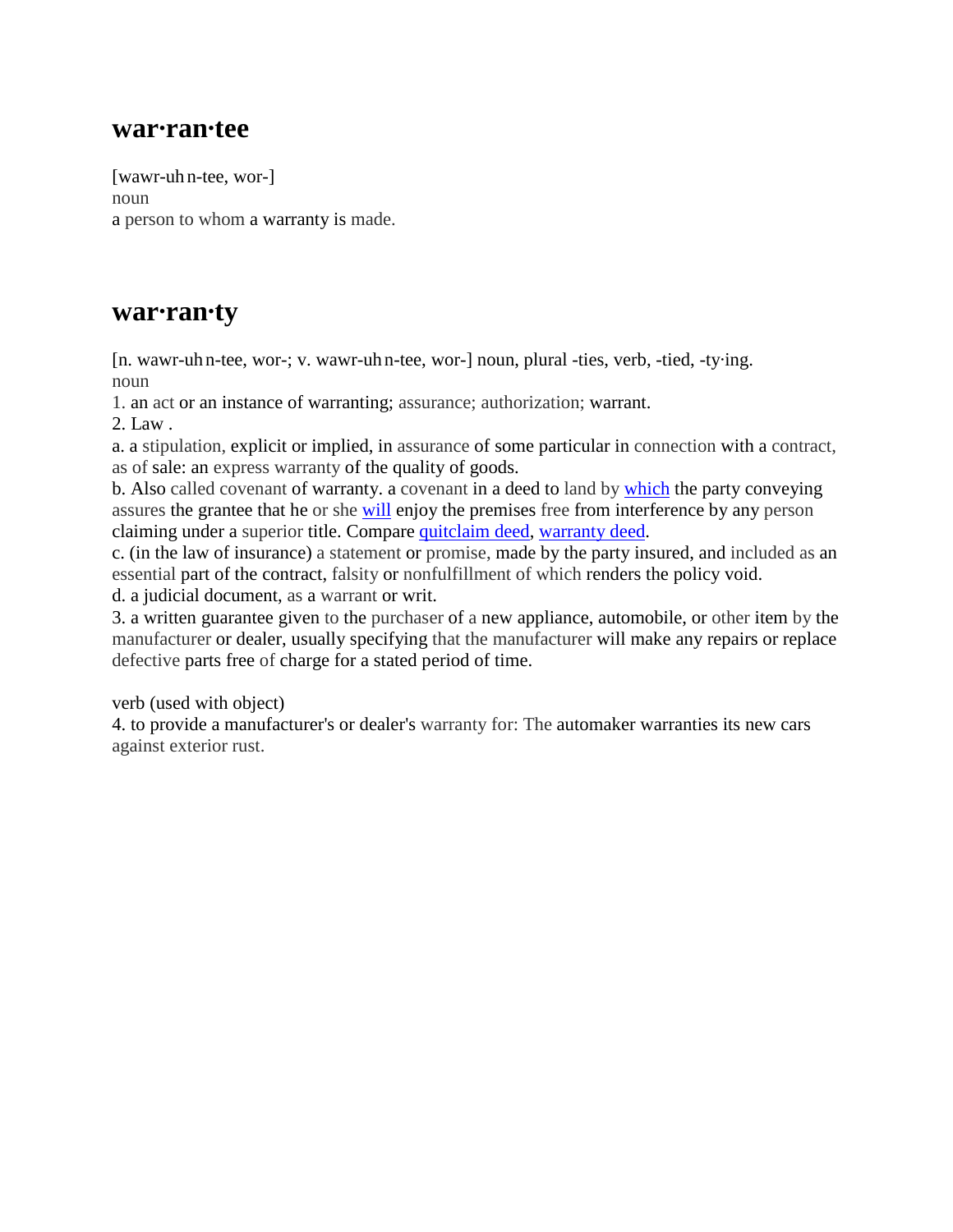be paid by the Contractor and/or his bonding agency. Should it later be determined that the defects requiring such emergency action are not the responsibility of the Contractor, the Contractor will be paid for all costs incurred as a result of these demands in accordance with Subsection 109.5. Such action by the Engineer will not relieve the Contractor of the guarantees required by this section or elsewhere in the Contract Documents.

In case of work, materials, or equipment for which written warranties are required by the special provisions, the Contractor shall provide or secure from the appropriate Subcontractor or supplier such warranties addressed to and in favor of the Contracting Agency and deliver same to the Engineer prior to final acceptance of the work. Delivery of such warranties shall not relieve the Contractor from any obligation assumed under any other provisions of the contract.

The warrantees and guarantees provided in this subsection of the contract documents shall be in addition to and not in limitation of any other warrantees, guarantees or remedies required by law.

2011

## **108.9 FAILURE TO COMPLETE ON TIME:**

For each and every calendar day that work shall remain incompleted after the time specified for the completion of the work in the proposal, or as adjusted by the Engineer, the sum per calendar day shown in table 108-1, unless otherwise specified in the proposal form, may be deducted from monies due to or to become due to the Contractor, not as a forfeit or penalty but as liquidated damages. This sum is fixed and agreed upon between the parties because the actual loss to the Contracting Agency and to the public caused by delay in completion will be impractical and extremely difficult to ascertain and determine.

Permitting the Contractor to continue and finish the work or any part of it after the time fixed for its completion, or after the date to which the time fixed for its completion may have been extended, will in no way operate as a waiver on the part of the Contracting Agency of any of its rights under the contract.

| <b>TABLE 108-1</b>              |                     |                                      |  |  |
|---------------------------------|---------------------|--------------------------------------|--|--|
| <b>LIQUIDATED DAMAGES</b>       |                     |                                      |  |  |
| <b>Original Contract Amount</b> |                     | <b>Daily Charges</b>                 |  |  |
| From<br>More Than               | To and<br>Including | <b>Calendar Day</b><br>or Fixed Date |  |  |
| \$<br>$\bf{0}$                  | \$<br>25,000        | \$ 210                               |  |  |
| 25,000                          | 50,000              | 250                                  |  |  |
| 50,000                          | 100,000             | 280                                  |  |  |
| 100,000                         | 500,000             | 430                                  |  |  |
| 500,000                         | 1,000,000           | 570                                  |  |  |
| 1,000,000                       | 2,000,000           | 710                                  |  |  |
| 2,000,000                       | 5,000,000           | 1,070                                |  |  |
| 5,000,000                       | 10,000,000          | 1,420                                |  |  |
| 10,000,000                      |                     | 1,780                                |  |  |

## **108.10 FORFEITURE AND DEFAULT OF CONTRACT:**

It is further agreed to by the Contractor that if he:

(A) Fails to begin the work under the contract within a reasonable time, or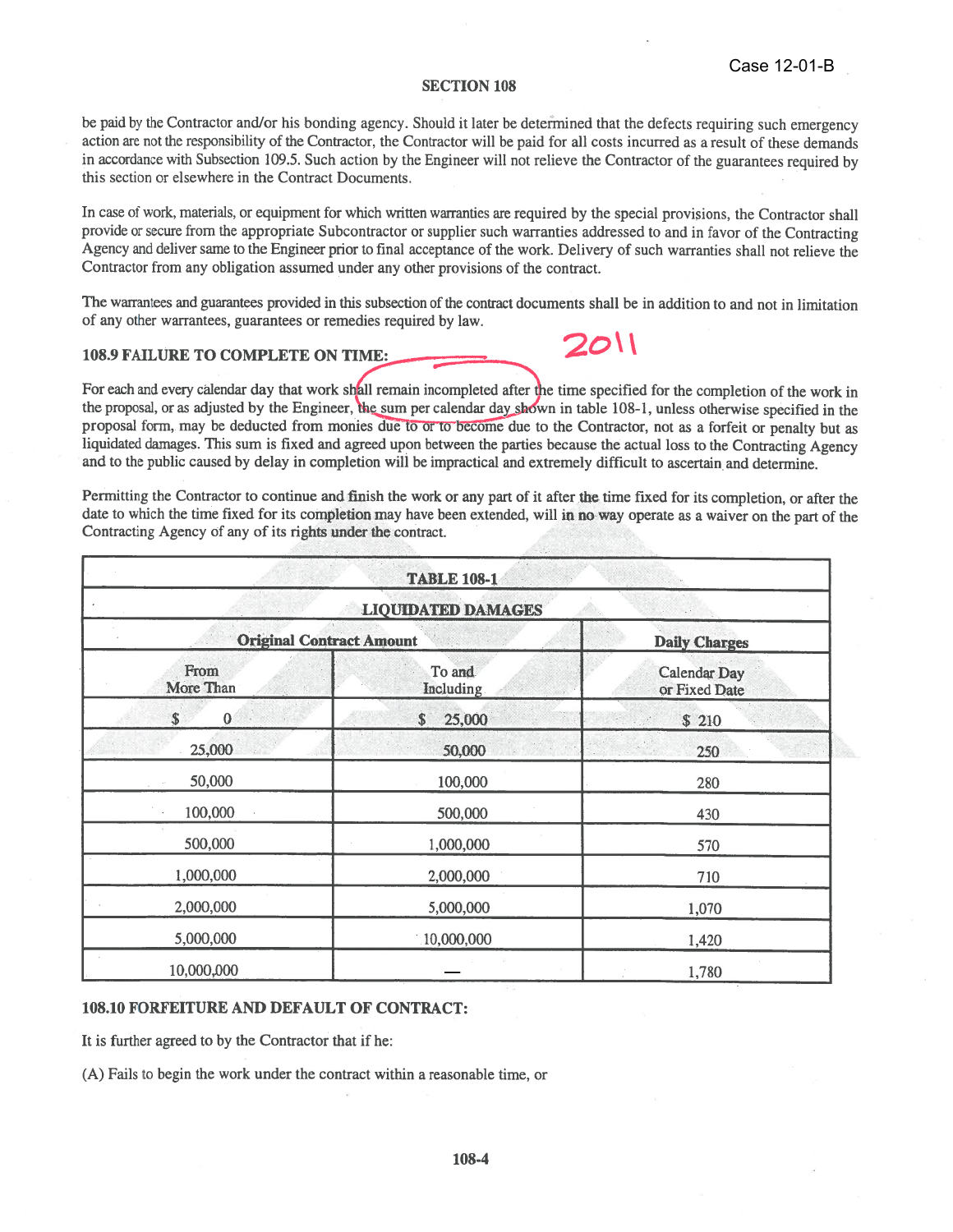Should any defects develop within one year from the date of final acceptance due to faults in workmanship or materials the Contractor shall, within 14 calendar days of receipt of written notice from the Contracting Agencybegin making the necessary repairs to the satisfaction of the Engineer. Such work shall include the repair or replacement of other work or materials damaged or affected by making the above repairs or corrective work, all at no additional cost to the Contracting Agency.

If defects develop which are determined by the Engineer to be an emergency, the Engineer shall notify the Contractor, via the most expeditious means, regarding the nature and condition of the defects. In turn, the Contractor shall immediately dispatch necessary forces to correct the defect or the emergency condition. If the Contractor, in his initial action, resolves the emergency condition but not the defect, a letter as discussed above will follow and normal procedures for corrections will be employed. If immediate or appropriate action, satisfactory to the Engineer, is not taken by the Contractor, or if the Contractor cannot be contacted, the Engineer will deploy necessary forces to correct and/or secure the deficiency. Costs of the Engineer's action shall be paid by the Contractor and/or his bonding agency. Should it later be determined that the defects requiring such emergency action are not the responsibility of the Contractor, the Contractor will be paid for all costs incurred as a result of these demands in accordance with Subsection 109.5. Such action by the Engineer will not relieve the Contractor of the guarantees required by this Section or elsewhere in the Contract Documents.

In case of work, materials, or equipment for which written warranties are required by the special provisions, the Contractor shall provide or secure from the appropriate Subcontractor or supplier such warranties addressed to and in favor of the Contracting Agency and deliver same to the Engineer prior to final acceptance of the work. Delivery of such warranties shall not relieve the Contractor from any obligation assumed under any other provisions of the contract.

The warrantees and guarantees provided in this subsection of the contract documents shall be in addition to and not in limitation of any other warrantees, guarantees or remedies required by law.

 $2012$ 

#### 108.9 FAILURE TO COMPLETE ON TIME:

For each and every calendar day that work shall remain in completed after the time specified for the completion of the work in the proposal, or as adjusted by the Engineer, the sum per calendar day shown in Table 108-1, unless otherwise specified in the proposal form, may be deducted from monies due to or to become due to the Contractor, not as a forfeit or penalty but as liquidated damages. This sum is fixed and agreed upon between the parties because the actual loss to the Contracting Agency and to the public caused by delay in completion will be impractical and extremely difficult to ascertain and determine.

Permitting the Contractor to continue and finish the work or any part of it after the time fixed for its completion, or after the date to which the time fixed for its completion may have been extended, will in no way operate as a waiver on the part of the Contracting Agency of any of its rights under the contract.

| <b>TABLE 108-1</b><br><b>LIQUIDATED DAMAGES</b> |            |               |  |  |
|-------------------------------------------------|------------|---------------|--|--|
|                                                 |            |               |  |  |
| From                                            | To and     | Calendar Day  |  |  |
| More Than                                       | Including  | or Fixed Date |  |  |
|                                                 | 25,000     | \$210         |  |  |
| 25,000                                          | 50,000     | 250           |  |  |
| 50,000                                          | 100,000    | 280           |  |  |
| 100,000                                         | 500,000    | 430           |  |  |
| 500,000                                         | 1,000,000  | 570           |  |  |
| 1,000,000                                       | 2,000,000  | 710           |  |  |
| 2,000,000                                       | 5,000,000  | 1,070         |  |  |
| 5,000,000                                       | 10,000,000 | 1,420         |  |  |
| 10,000,000                                      |            | 1,780         |  |  |

\*For Improvement District Project: The words "Superintendent of Streets" will be substituted for the word "Engineer." Any extension of contract time will be determined by the Superintendent of Streets with the consent of the governing body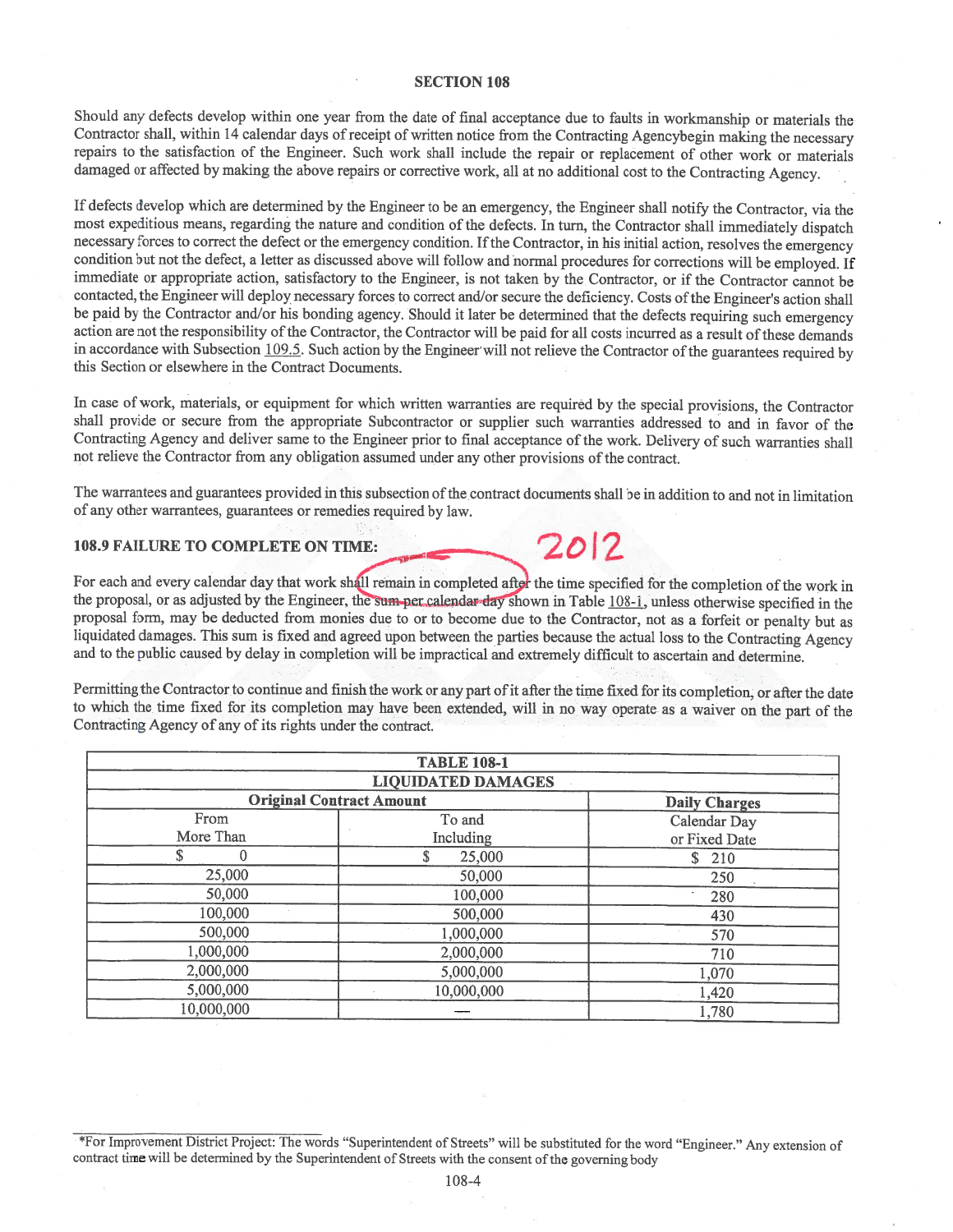